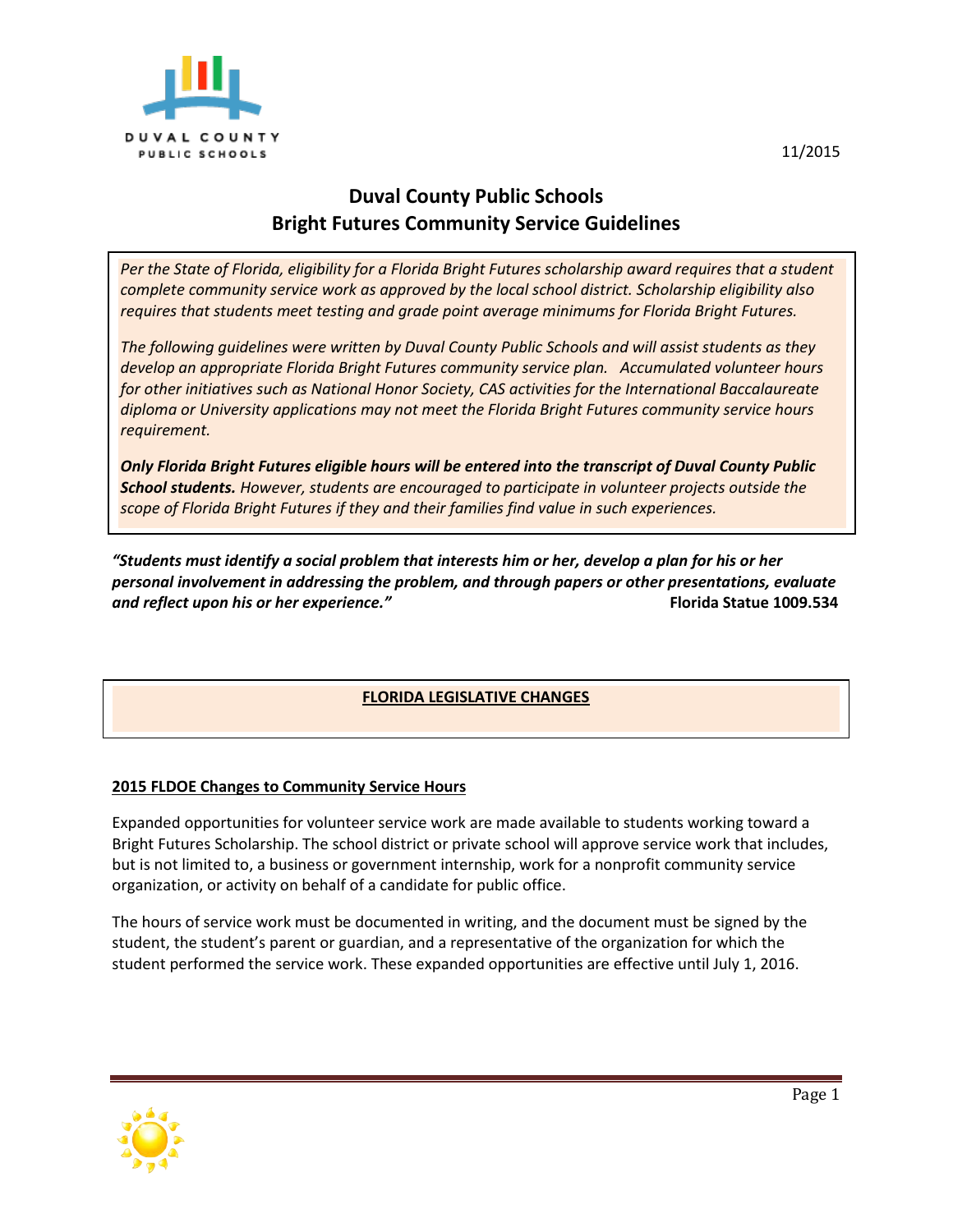

## **G U I D E L I N E S FLORIDA BRIGHT FUTURES COMMUNITY SERVICE HOURS IN DCPS**

A healthy community works to protect its citizens and prevent negative outcomes for its most vulnerable members. While planning your community service project, there are several methods for developing a plan. Following are some suggestions.

#### **Identify a Social Issue**

Serve an Area of Interest that is important to you or that you want to learn more about. Your service should be directed toward a problem or a potential problem that would likely occur without the service. Perhaps there is a lack of community cohesion or there is a community vulnerability that needs to be addressed. Or perhaps you have a thriving community and you want it to stay that way! Literacy is a very important issue for communities and it empowers people to grow and learn and stay informed. You may want to volunteer at your local school to assist young readers by spending time listening as they read aloud to you. Or perhaps you would prefer to assist at your local library by shelving books for this nonprofit agency with a mission for public literacy!

#### **Serve a Special Population**

Serving members of a special population or causes that support them can be a very exciting service experience! A special population typically refers to those members of a community who, without intentional consideration, may be marginalized or may be vulnerable to negative impacts or outcomes. They may need special assistance or support by community members or organizations in order to have basic needs met or to achieve long term wellness. Following are Special Populations within most communities: **Categories by Special Populations** include Senior Citizens, Early Childhood (ages birth to 12 years), At Risk Youth (ages 13 to 18), Single Parents, Special Needs, and Deaf/Hard of Hearing.

#### **Consider Prevention Efforts**

Consider assisting with preventative activities that support the long-term wellness of community members. Prevention is getting ahead of the curve and fortifying community members with supports that help move them toward positive outcomes. An example of prevention would be to work with your local nonprofit health clinic to get the word out to parents of young children about the importance of keeping the children current on routine vaccinations.

#### **Reduction of Existing Problems**

There are no perfect communities but we can work toward making the positives far outweigh the negatives! For instance, if you live in a community where there is rising crime, maybe you would like to volunteer with your local Neighborhood Watch group, posting signs for upcoming meeting times or

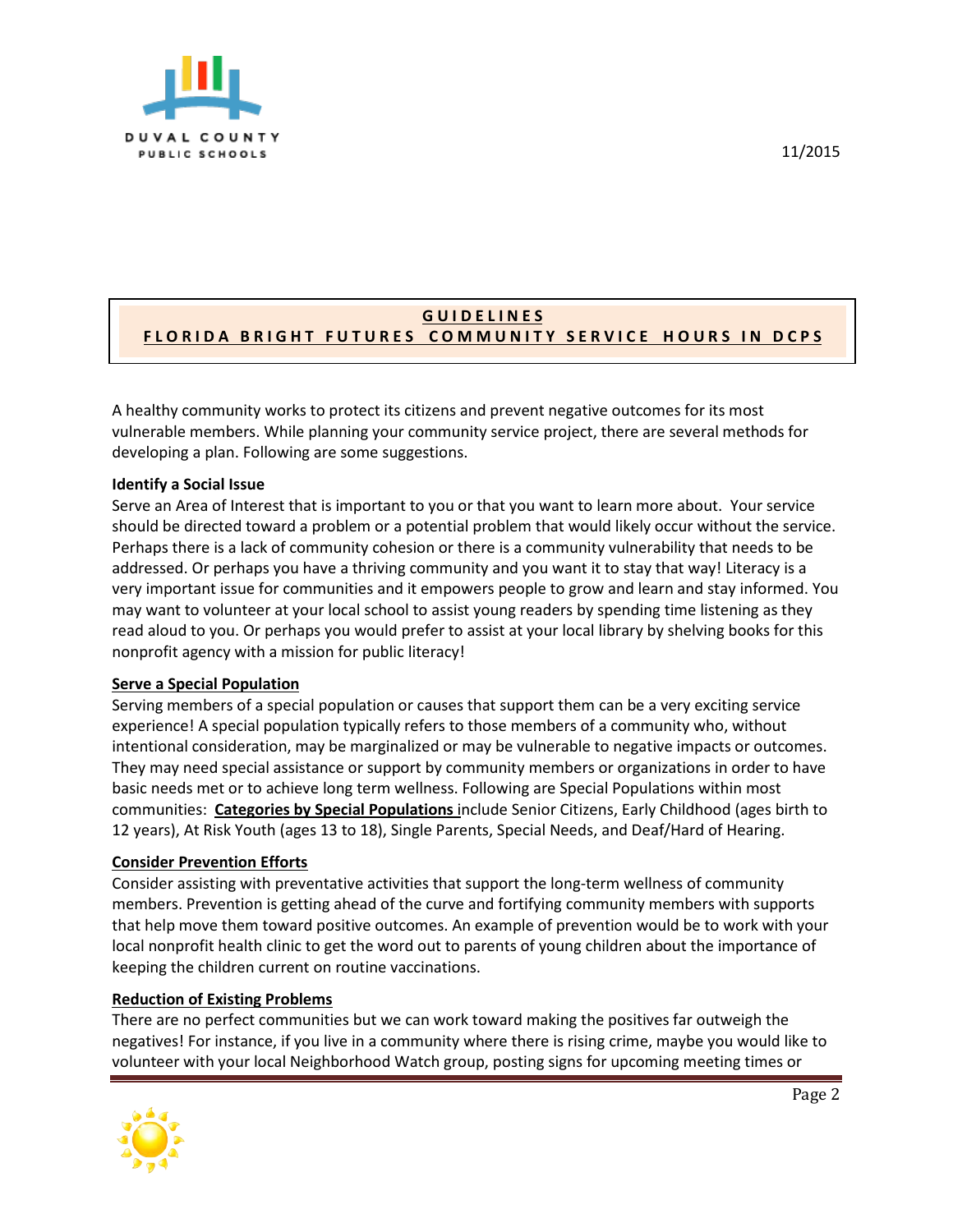

getting the word out through your local paper for instance. Perhaps you love nature and really care about keeping the beaches free of trash and pollutants for wildlife. You could organize or participate in a local beach cleanup day to help reduce the amount of trash along the shore.

### **Hours Not Acceptable for Community Service**

- Family related activities or service to family members
- Hours compensated financially
- Hours tied to school activities where grades, extra credit or awards are involved (including athletics)
- Court adjudicated service hours
- Service for the sole benefit of a religious house of worship and/or its congregation. Some activities sponsored by these organizations that benefit the community **may be** acceptable for Bright Futures (eg: working in a soup kitchen, community cleanup events, community health fairs, community dances or festivals, clerical support for social service activities)
- Donations (eg: Locks of Love, blood)
- Hosting or housing a foreign exchange student
- Fostering an animal in the home

# **STEPS TO COMPLETE THE BRIGHT FUTURES SERVICE REQUIREMENT**

#### **Identify a Social Problem**

#### **At the heart of the Bright Futures community service plan is a social problem**.

- 1. To identify a social problem, students may consider whether they would like to address a social issue as an *Area of Interest* or if they would like to assist a *Special Population* (see Categories by Special Populations, page 4). Some projects will address both.
- 2. Next, students will decide whether to volunteer their time in *Prevention of Negative Outcomes* related to an area of interest or a special population OR if they want to volunteer in experiences intended to *Reduce Existing Problems*. Some projects will be both preventive and useful in reducing current problems.
- 3. Identify a non-profit institution to oversee your community service. Students may NOT earn service hours at a for profit business.

#### **Write a Community Service Plan**

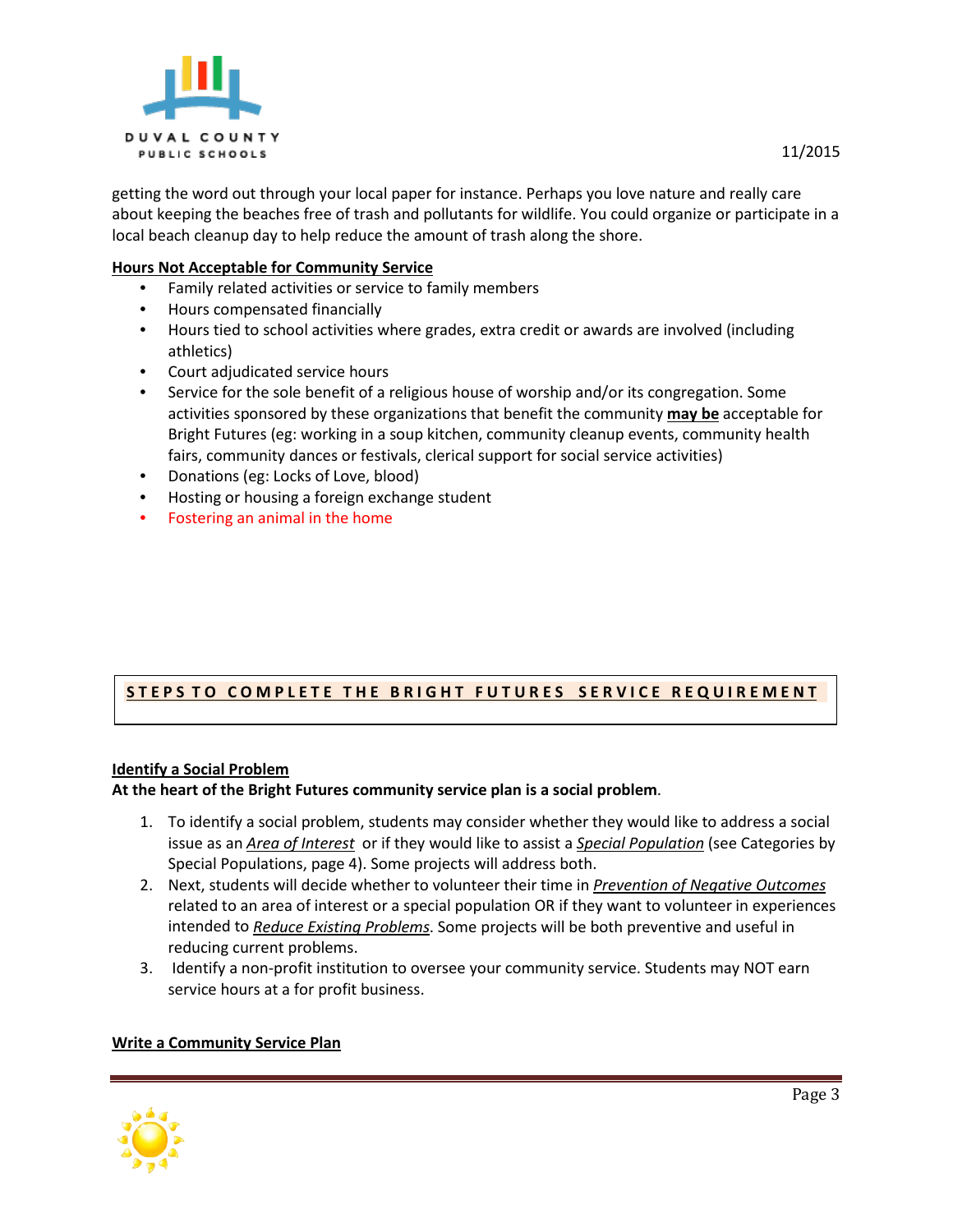

While developing a plan, students should keep the following points in mind:

- 1. It is highly advised that students complete the community service plan and seek written School Counselor approvals **before** proceeding with a project intended to meet Florida Bright Futures community services hours requirements.
- 2. Your campus school counselor is authorized to approve community service hours based on the district guidelines. *While well intended, other school personnel such as clerks, coaches, teachers, deans, assistant principals, administrators and others are not authorized to approve or deny community service hours for Duval County Public School students.*
- 3. Your school counselor is available to counsel with you on your specific interests and work with you to determine how to meet your needs for personal growth while also meeting the criteria for the Florida Bright Futures service hours. **Please set aside time to meet with your school counselor.**
- 4. Duval County Public Schools does not require submission of a written community service plan. *However, it is expected that students complete a written plan for each community service initiative* and develop contacts within the community to fulfill the plan through volunteer services. If you are not certain about whether your volunteer hours will count for Florida Bright Futures, you should submit your written plan for preapprovals by your school counselor.

## **Document Community Service Hours**

**Students must use the** *Verification of Community Service* **form provided by Duval County Public Schools to document all volunteer hours for Florida Bright Futures Scholarship eligibility.**

- 1. Students will itemize each date of volunteer service, even if the hours served were to work on one project. Date of service must include month, day, and year, as indicated in the *Verification of Community Service* form. Hours approved cannot exceed 12 hours per day without PRIOR School Counselor approval.
- 2. Each date of service requires a Verifier's Signature. Written verification by way of an original letter written on organizational letterhead is acceptable with original signature IF the letter includes dates of service, total hours, and itemization of service performed by date. Students may attach such letter to the completed verification form. Students may write "see attached" in place of verifier's signature.
- 3. Each community service entry must be complete and legible. This is a permanent record and Duval County Public Schools will keep the student's original document(s) with signature(s). Students should make a copy of all records prior to submitting them to the school counseling office.

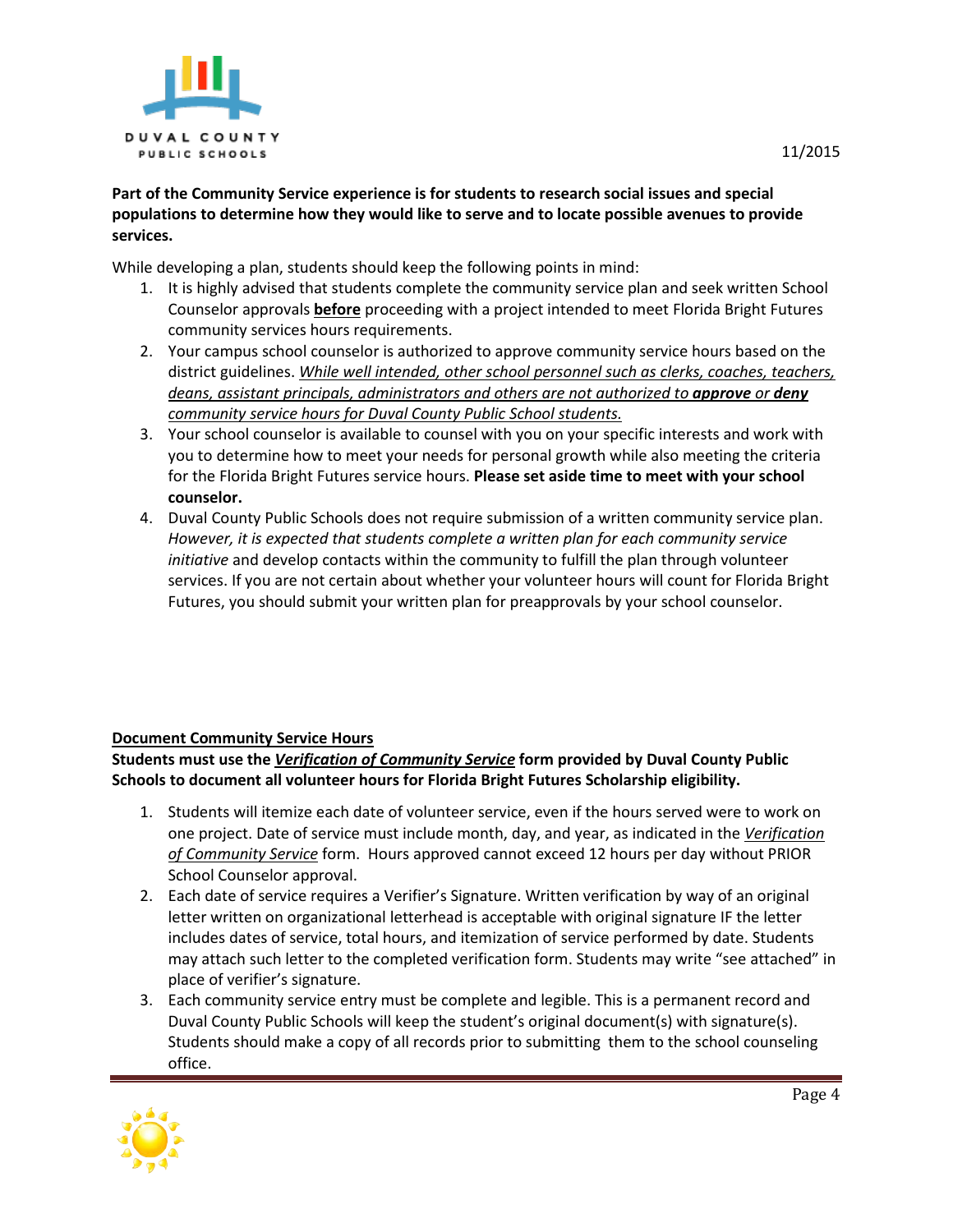

#### **Write or Present a Reflective Summary of the Community Service Experience Students should be able to provide a summary on the community service experience(s).**

- 1. Students should submit evidence of their community service reflection. This is a personal statement of feelings and thoughts in direct response to the service experience and can be achieved through group presentations, individual discussion with a school counselor, journaling personal reactions to the service experience, or through other avenues that benefit the individual student volunteer.
- 2. While creating the Reflective Summary, students may consider: a) how they might approach the service experience differently in the future, b) who is impacted by the services performed and whether there are better methods for making an impact and why, c) what the cost verses the benefit is for the services provided, d) where the services were performed and if this seemed appropriate for those who were to benefit, e) when and how often services are available and whether this seems adequate or f) personal feelings, thoughts, concerns, surprises that were experienced and how this impacted the student.

#### **Submit Your Documentation of Hours to Your School Counselor**

**All Florida Bright Futures Community Service hours must be approved by a DCPS school counselor.**

- 1. Students may begin earning Florida Bright Futures community service hours in the summer prior to entry into grade nine.
- 2. Each student must complete and submit for approval by his/her school counselor all Florida Bright Futures community service hours prior to the student's graduation date. Florida Bright Futures will not allow students to submit community service hours after graduation.
- 3. Seniors who want their community service hours to post for the Bright Futures Early Evaluation must have their hours turned in to the school counseling office by the end of the first semester of their senior year.
- 4. An adult must verify all volunteer hours. Verifiers may not be a relative or step family member of the volunteer.

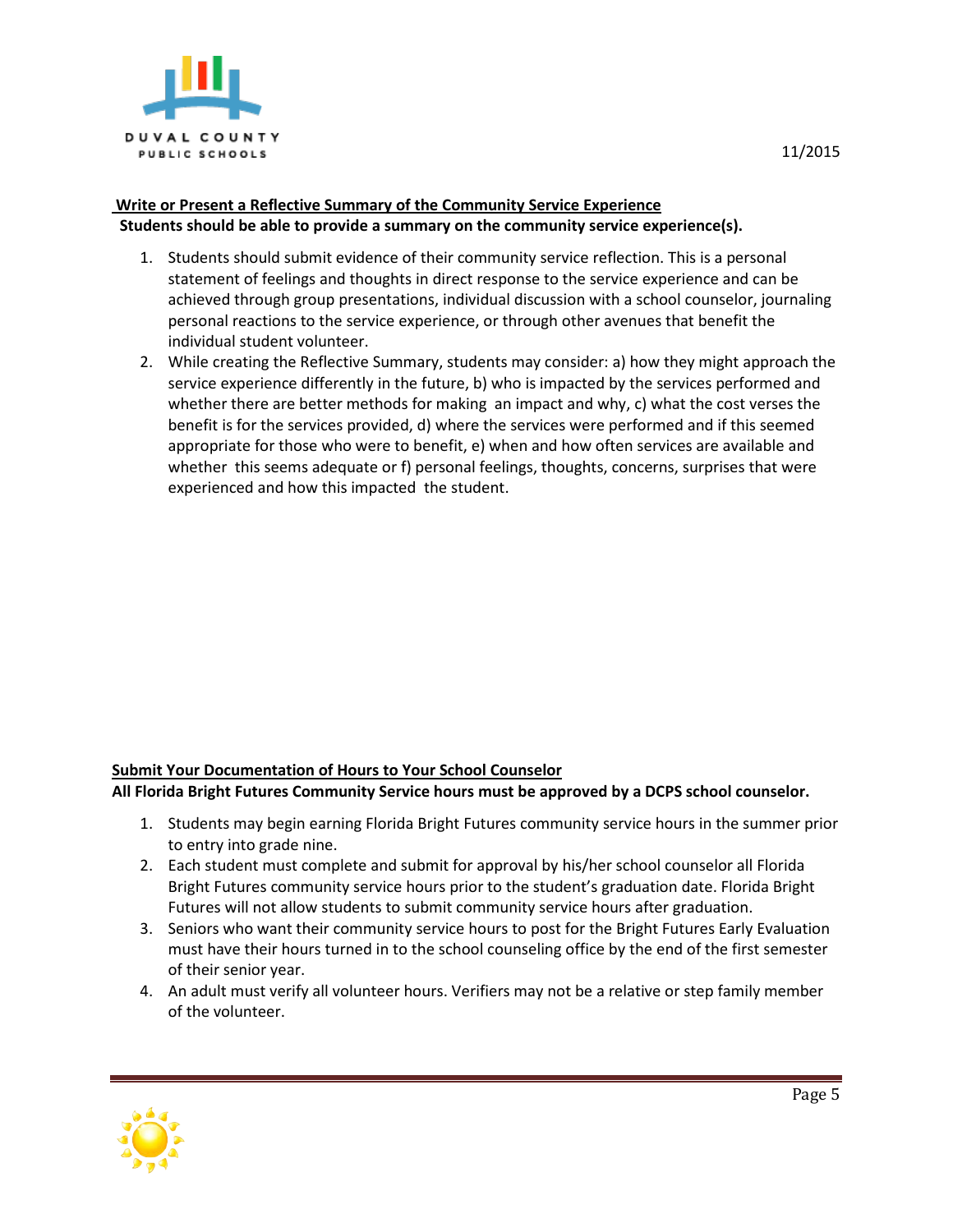

- 5. Approved community service documentation will be placed into the student's cumulative folder. Students should make copies of all documentation prior to submitting it to the school counseling office.
- 6. Community service hours earned by students prior to enrolling in a DCPS school, eg. Home Education, private school, and transfer students can be used for Florida Bright Futures if:
	- such hours meet the criteria established as appropriate for Florida Bright Futures service in Duval County Public Schools and
	- the student can provide documentation and signed verification of the hours. All community service hours must be itemized on the *Verification of Community Service* form for school counselor approvals.

| <b>Community Service Hour Requirement for the Florida Bright Futures Scholarship</b> |     |
|--------------------------------------------------------------------------------------|-----|
| Florida Academic Scholars                                                            | 100 |
| <b>Florida Medallion Scholars</b>                                                    | 75  |
| Gold Seal Vocational Scholars                                                        | 30  |

**For more information regarding the Florida Bright Futures Scholarship program, please visit [http://www.floridastudentfinancialaid.org/SSFAD/bf/.](http://www.floridastudentfinancialaid.org/SSFAD/bf/)** 

## **EXAMPLE COMMUNITY SERVICE OPPORTUNITIES**

**Reminder: this list will not cover all circumstances. If a question exists regarding an activity for community service, the student should see their school counselor for approval of the hours prior to participation in the activity.**

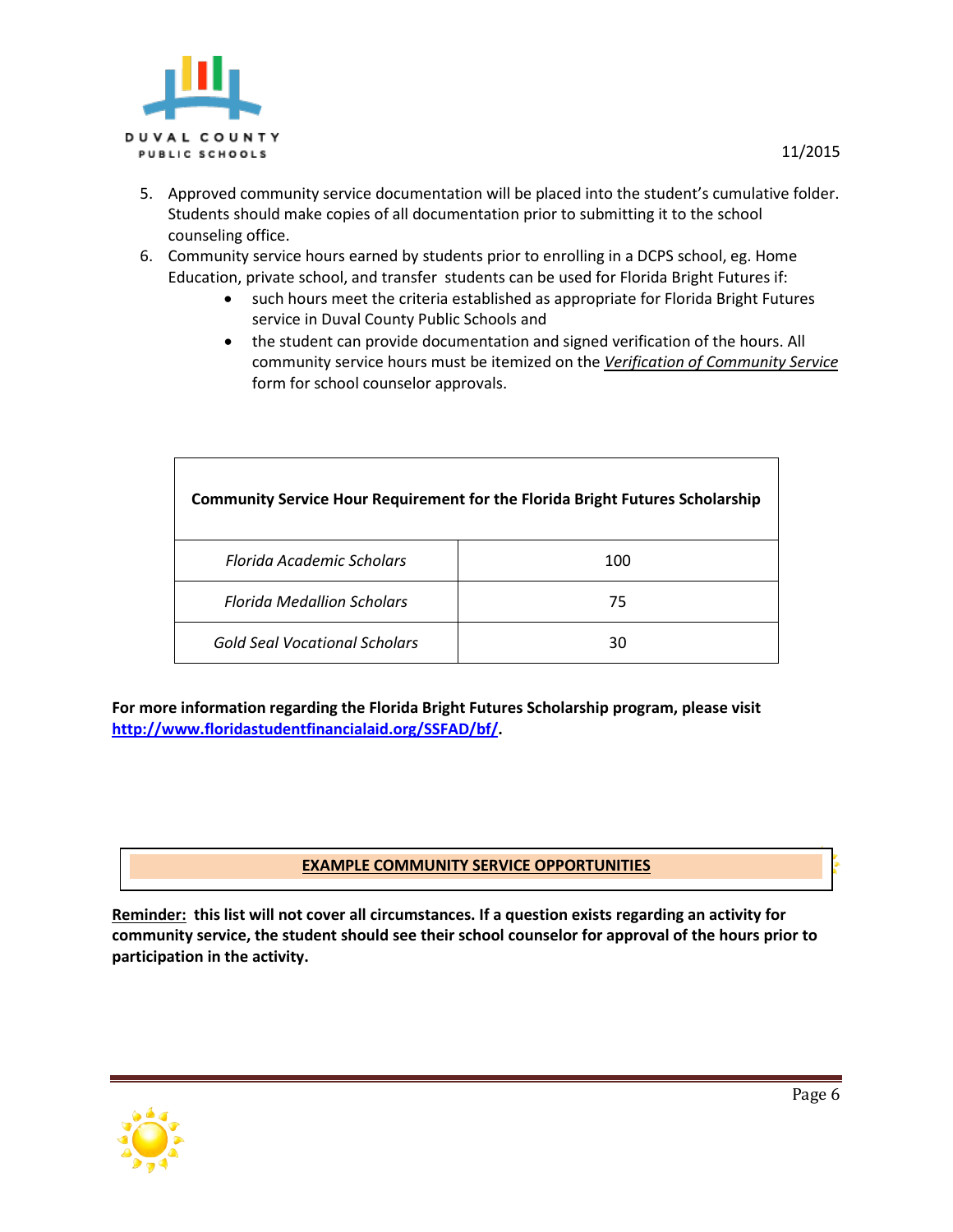

- American Cancer Society
- American Diabetes Association
- American Heart Association
- American Lung Association
- American Red Cross
- Art Gallery / Museum Volunteer
- Big Brothers / Big Sisters
- Clara White Mission
- City Rescue Mission
- Environmental Clean-up
- Food Bank of Jacksonville
- Girl / Boy Scouts Volunteer
- Goodwill Industries
- Habitat for Humanity
- Hospice
- Hubbard House
- Little League Coaches, Referees and Umpires
- Non-profit Summer Camp Volunteer
- Hospital Volunteer
- Jacksonville Humane Society
- Jacksonville Zoo and Gardens

#### **Two excellent resources for activities:**

- **United Way 211**
- **[www.handsonjacksonville.org](http://www.handsonjacksonville.org/)**
- Leukemia & Lymphoma Society
- Local Library
- Make-A-Wish Foundation
- March of Dimes
- Meals on Wheels
- MOSH (Museum of Science and History)
- National Multiple Sclerosis Society
- NHS Campus Clean-up
- Peer Tutoring
- Public Library Volunteer
- Race for the Cure
- SADD
- Salvation Army
- Soup Kitchens
- Special Olympics
- Sulzbacher Center for the Homeless
- Non-profit Retirement and Elder Care Facilitiies
- Ronald McDonald House
- Tutoring at public Middle / Elementary Schools
- The Bridge
- United Way
- Web page design for a non-profit organization or group
- YMCA

## **C H E C K L I S T FLORIDA BRIGHT FUTURES COMMUNITY SERVICE HOURS IN DCPS**

**I have identified a social problem. I will address:**

an area of interest



11/2015